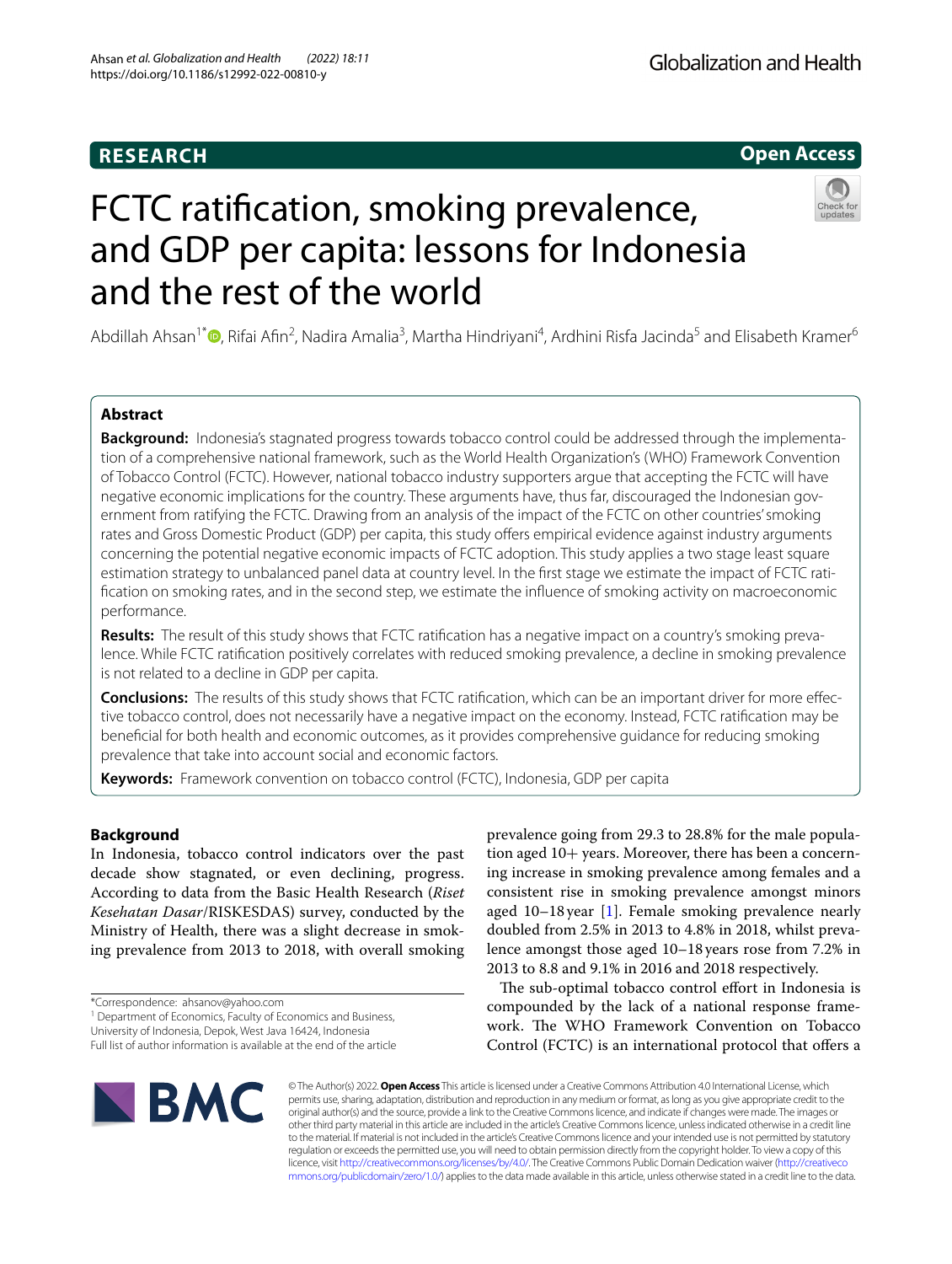

<span id="page-1-0"></span>framework for such a response. Indonesia is currently the only country in the Asia-Pacifc that has not ratifed the FCTC. The FCTC, which was agreed upon by 192 WHO member countries in 2003 and came into efect in 2005, is seen as an important protocol to enforce tobacco control regulation. Comparing Indonesia to other countries with comparable economies that have ratifed the FCTC, we can see a diference in smoking prevalence emerged after the FCTC came into efect (Fig. [1](#page-1-0)).

Figure [1](#page-1-0) compares shifts in smoking prevalence between Bangladesh, Brazil, Pakistan, and Indonesia. These four countries have a relatively large number population and are similarly classifed as middle-income developing countries [[3\]](#page-5-1), with all but Indonesia having yet ratifed the FCTC. Bangladesh ratifed the FCTC in 2004, while Pakistan and Brazil ratifed it in 2005. Figure [1](#page-1-0) demonstrates that overall smoking rates have consistently decreased in these three countries since 2007. Whereas over the same period, Indonesia's smoking prevalence only decreased by 1.4%, a slightly higher fgure as compared to RISKESDAS data of  $0.4\%$  [[4\]](#page-5-2). This diference is possible due to diferent age groups used in both dataset. Whereas World Bank data above shows the prevalence among population of age 15+, RISKES-DAS data used the prevalence among population of age 10+. Brazil, being the world's largest tobacco exporter, has successfully decreased its smoking prevalence rate to 16.5%, which is below the global smoking prevalence rate of 23.8%. Among the four countries, Brazil is the only country to have enacted all of the MPOWER $^1$  $^1$  measures, which ofer implementation guidance for articles of the FCTC, including a remarkably high tobacco tax of 83% [\[5\]](#page-5-3). While Pakistan and Bangladesh have not implemented all MPOWER measures, both countries have addressed the important policy requirements of the FCTC [[6,](#page-5-4) [7\]](#page-5-5). In comparison, Indonesia has registered a steady increase in smoking prevalence. Being neither a party nor a signatory of FCTC, and with very weak policies on tobacco advertising bans and cigarette afordability, this is no surprise [[8,](#page-5-6) [9](#page-5-7)].

Economic concerns are the largest political barrier to Indonesia's ratifcation of the FCTC. Strong political discourse exists that FCTC ratifcation will negatively impact the economy through the decline in tobacco production and economic activities associated with the national tobacco industry  $[10]$  $[10]$ . This argument holds that stricter tobacco control measures will constrain the industry, leading to a decline in tobacco production that will have a follow-on efect for tobacco farmers' welfare as well as unemployment for tobacco industry workers. This confluence will, in turn, lead to major macroeconomic problems including an increase in the poverty and

<span id="page-1-1"></span><sup>&</sup>lt;sup>1</sup> MPOWER is WHO's abbreviation for its six measures to assist country's tobacco control implementation. MPOWER stands for Monitor tobacco use and prevention policies; Protect people from tobacco smoke; Offer help to quit tobacco use; Warn about the dangers of tobacco; Enforce bans on tobacco advertising, promotion and sponsorship; and Raise taxes on tobacco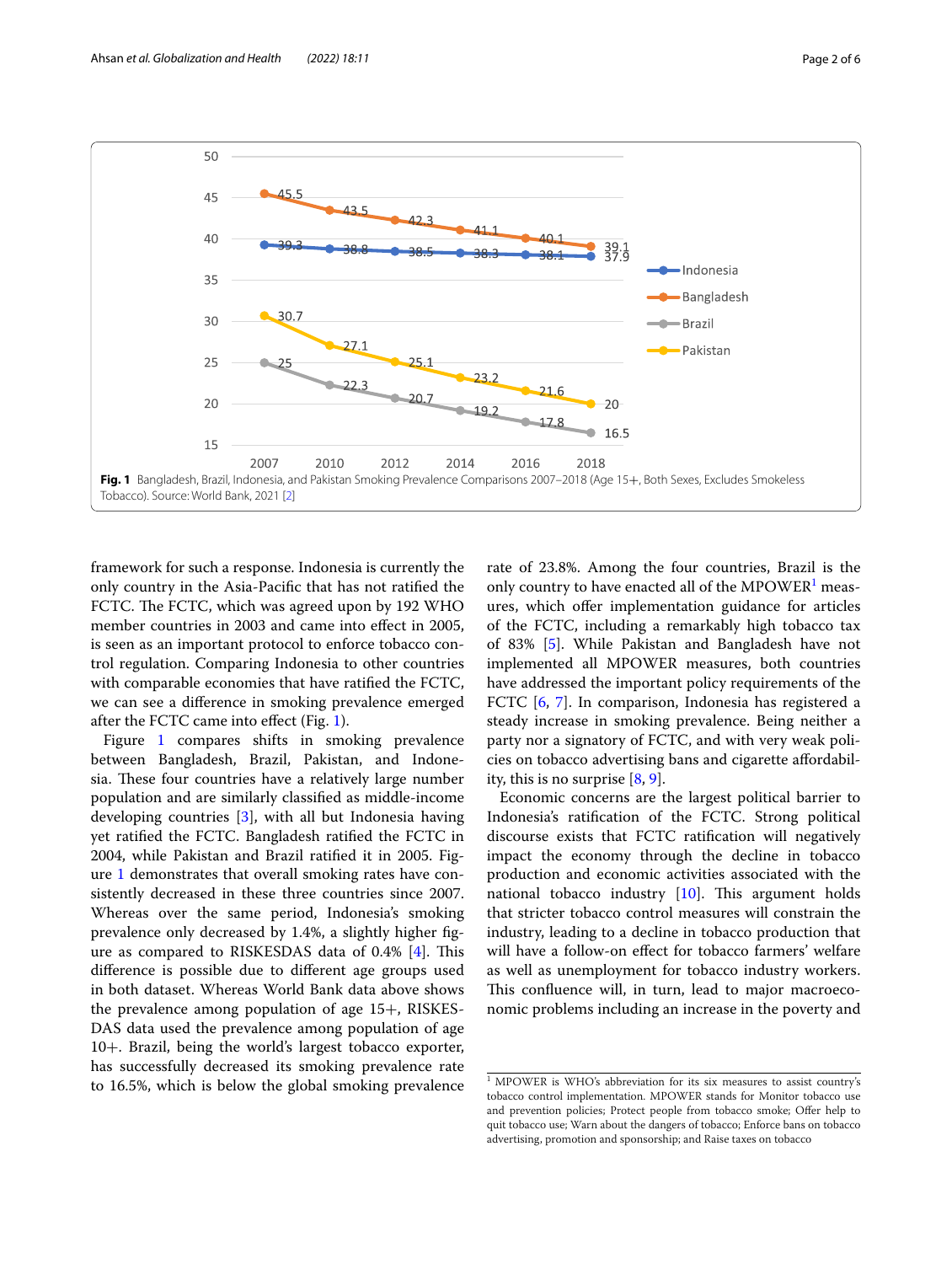# <span id="page-2-0"></span>**Table 1** List of variables

| <b>Variables</b>                   | <b>Description</b>                                                                                              | Source                      |
|------------------------------------|-----------------------------------------------------------------------------------------------------------------|-----------------------------|
| Smoking Prevalence                 | Percentage of male smoking prevalence based on males who currently smoke any tobacco<br>product                 | World Bank                  |
| Excise Tax                         | Percentage of cigarette excise taxes                                                                            | <b>WHO</b>                  |
| Productive Age                     | Percentage working-age population out of total population. The working-age is defined as<br>those aged 15 to 64 | World Bank                  |
| Mean Years of Schooling            | Average years of education amongst population                                                                   | Our World in Data           |
| Exchange Rate                      | Exchange rate of each country to the US dollar                                                                  | World Bank                  |
| Consumer Price<br>Index            | Changes in the price level of goods and services purchased by consumers                                         | World Bank                  |
| Value-Added Agriculture            | Value-added agriculture calculated as a percent of GDP                                                          | World Bank                  |
| Democratization<br>Index           | Index scoring to measure the country democracy                                                                  | Economist Intelligence Unit |
| Corruption<br>Perceptions<br>Index | Index scoring based on perceptions of government corruption                                                     | Transparency International  |
| Openness                           | The difference between total exports and imports of goods and services measured as a share<br>of GDP            | World Bank                  |
| Time count of ratification         | Duration since country ratified of FCTC (in years)                                                              | <b>WHO</b>                  |

Source: Author's defnition

unemployment rates and a decrease in GDP per capita. Despite the strong political support for this view, there is no evidence to support this argument. The findings of this paper offer a rebuttal to these arguments by comparing the economic conditions of countries that have ratifed the FCTC since 2005 and analysing whether signing the FCTC has any correlation with a decline in GDP per capita in other countries.

# **Methods**

The study employs unbalanced panel data using a twostage least square (2SLS) estimation analysis. The 2SLS regression technique involves two stages. In the frst stage, we estimated the impact of FCTC ratifcation on smoking prevalence in signatory countries. In the second stage, the instrument-estimated value from stage one was then computed as a predictor to estimate the impact of smoking activity on the economy. The sample in the panel dataset consists of 87 countries. Due to data availability, the economic activities were traced over the period of 2010–2016. As the focus on this research is to analyse the impact of FCTC ratifcation at the country level, the primary sample is comprised of countries that ratifed the FCTC since 2005.

The model to be estimated is given by

$$
Y_{i,t} = \beta_0 + \beta_i X_{i,t} + \beta_i T_{i,t} + \varepsilon_{i,t}
$$
 (1)

In which a *Y* is the dependent variable of smoking prevalence, *X* are the independent factors that explain the smoking behaviour, *T* is a variable of time counts of ratifcation or the length or the duration of a country's FCTC ratifcation in year since 2005. Subscripts *i* and *t* explains correspondences of country *i* at time *t*, whereas *ε* is an error term. Variables and sources of data used in this study is outlined in Table [1.](#page-2-0)

After regressing the frst model (model (1)), with the hypothesis of existing correlation between FCTC ratifcation and smoking behaviour, the efect of FCTC ratifcation was then linked to relevant macroeconomic indicators. In the second model estimation (model (2)), the macroeconomic proxy used as a dependent variable is per capita GDP. The effect of FCTC ratification is denoted as  $Y$ , smoking prevalence hat (the difference between actual smoking prevalence and the frst regression residual value). M denotes other macroeconomic variables representing correlation between macroeconomic indicators and per capita GDP. Subscripts *i* and *t* explains correspondences between country *i* at time *t*, whereas *ε* is an error term.

<span id="page-2-2"></span>
$$
Z_{i,t} = \beta_0 + \theta_i \hat{Y}_{i,t} + \beta_i M_{i,t} + \varepsilon_{i,t}
$$
 (2)

## **Results**

Table [2](#page-3-0) summarizes the descriptive statistics of the unbalanced panel datasets. In case some data are missing and not available in particular countries and years, the countries included in the sample are those that have the availability of smoking prevalence dataset.

<span id="page-2-1"></span>The dependent variables in eq.  $(1)$  $(1)$  describes the male smoking prevalence percentage per total male adult population (see Table  $3$ ). Our variable of interest in FCTC ratifcation is the duration of FCTC ratifcation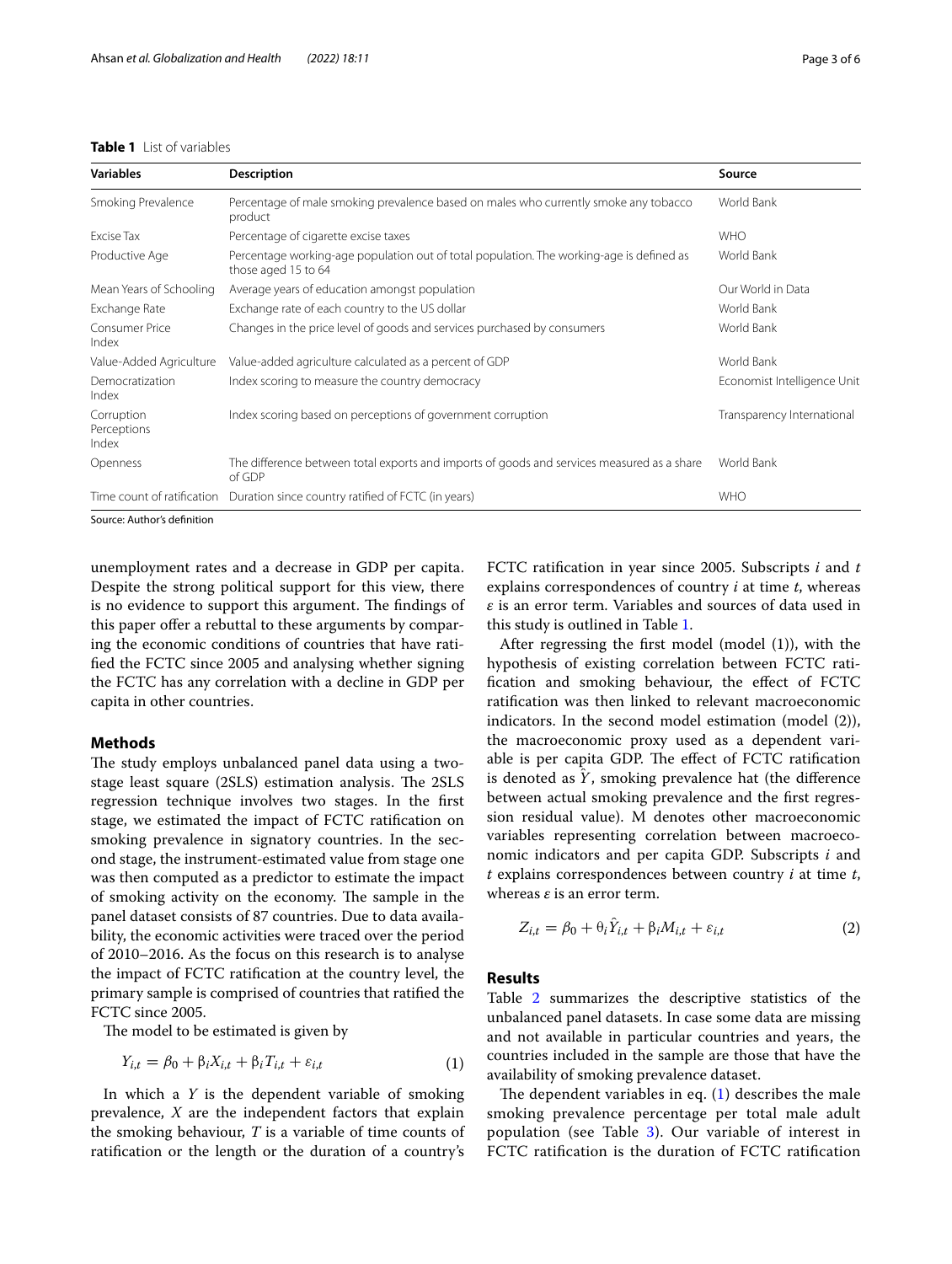# <span id="page-3-0"></span>**Table 2** Descriptive statistics

| Variable                   | Mean    | Std. Dev. | N   |
|----------------------------|---------|-----------|-----|
| Smoking Prevalence         | 35.217  | 13.271    | 609 |
| Excise Tax                 | 0.203   | 0.173     | 595 |
| Productive Age             | 63.867  | 6.812     | 602 |
| Mean Years of Schooling    | 8.429   | 3.164     | 567 |
| Exchange Rate              | 723,222 | 2664.073  | 554 |
| Consumer Price Index       | 114.443 | 20.012    | 581 |
| Value Added Agriculture    | 11.097  | 11.100    | 594 |
| Democratization Index      | 5.522   | 2.006     | 564 |
| Corruption Index           | 43.843  | 16.803    | 402 |
| Openness                   | 0.015   | 0.064     | 545 |
| Time count of ratification | 35.217  | 13.271    | 609 |

Source: Authors calculation

## <span id="page-3-1"></span>**Table 3** Regression estimation of Eq. [1](#page-2-1)

| <b>Dependent: Smoking Prevalence</b> |             |
|--------------------------------------|-------------|
| Time Count of Ratification           | $-0.362***$ |
|                                      | (0.03)      |
| <b>Excise Tax</b>                    | $-4.835***$ |
|                                      | (1.23)      |
| Productive Age                       | $0.053**$   |
|                                      | (0.10)      |
| Constant                             | $35.212*$   |
|                                      | (6.583)     |
| N observations                       | 588         |
| N-degree of freedom                  | 501         |
| <b>BIC</b>                           | 2102.963    |
| R-squared                            | 0.2665      |

Note: The dependent variable is the male smoking prevalence of male overall adults. Standard errors are shown in parentheses. \*\*\*, \*\* and \* denote *p*-value  $<$  0.01,  $<$  0.05 and  $<$  0.10 respectively.

Source: Authors calculation

(measured in years). Control variables that describe smoking behaviour include excise tax as a variable (percentage of cigarette excise taxes) and the productive age of the population.

The FCTC coefficient (duration of ratification) appears to significantly affect smoking prevalence. This implies that the longer a country has ratifed the FCTC, the lower the smoking prevalence will be. Furthermore, the percentage of cigarette taxes is also statistically significant to the smoking prevalence. This means that tax on cigarette afects smoking behaviour, and increasing taxes tend to drive people to reduce smoking. However, where there is a higher percentage of the population within a productive age there shows an insignifcant positive relationship to smoking prevalence. This means that the smoking behaviour in a country is not driven by total production age in isolation.

<span id="page-3-2"></span>**Table 4** Regression estimation of Eq. [2](#page-2-2)

| Dependent: GDP per capita (log) |             |  |  |  |
|---------------------------------|-------------|--|--|--|
| Smoking Prevalence hat          | $-.001$     |  |  |  |
|                                 | (0.00)      |  |  |  |
| Mean years of schooling         | $0.092***$  |  |  |  |
|                                 | (0.01)      |  |  |  |
| Exchange rate (log)             | $0.082**$   |  |  |  |
|                                 | (0.03)      |  |  |  |
| CPI (log)                       | $-0.151**$  |  |  |  |
|                                 | (0.05)      |  |  |  |
| Value added Agriculture (%)     | $-0.008***$ |  |  |  |
|                                 | (0.00)      |  |  |  |
| Democratization Index           | $0.061***$  |  |  |  |
|                                 | (0.01)      |  |  |  |
| Openness                        | $-0.093$    |  |  |  |
|                                 | (0.01)      |  |  |  |
| Corruption Index                | $0.004***$  |  |  |  |
|                                 | (0.00)      |  |  |  |
| Constant                        | 7.85***     |  |  |  |
|                                 | (0.24)      |  |  |  |
| N observations                  | 311         |  |  |  |
| N-degree of freedom             | 235         |  |  |  |
| <b>BIC</b>                      | $-1214.661$ |  |  |  |
| R-squared                       | 0.3939      |  |  |  |

Standard errors are shown in parentheses. \*\*\*, \*\* and \* denote *p*-value <0.01,  $<$  0.05 and  $<$  0.10 respectively.

Source: Authors calculation

The results from undertaking Eq.  $2$  show an insignificant relationship between smoking behaviour and per capita GDP (see Table [4\)](#page-3-2). Intriguingly, the smoking prevalence hat shows an inverse relationship with per capita GDP. This indicates that the higher the smoking prevalence, the lower per capita GDP will be. Unfortunately, the relationship between the two variables is not statistically signifcant.

Based on the results of the regression estimation, if a country has ratifed the FCTC, the country will experience a decline in smoking prevalence. However, the changes in smoking prevalence are not statistically signifcant when compared to other macroeconomic indicators. The results suggest that that being a party to the FCTC will not directly impact a country's macroeconomic indicators.

# **Discussion**

The results above imply two factors that are of interest to this study. Firstly, this study found a negative association between the number of years since FCTC ratifcation and changes in smoking prevalence. This is consistent with the previous studies that have found a negative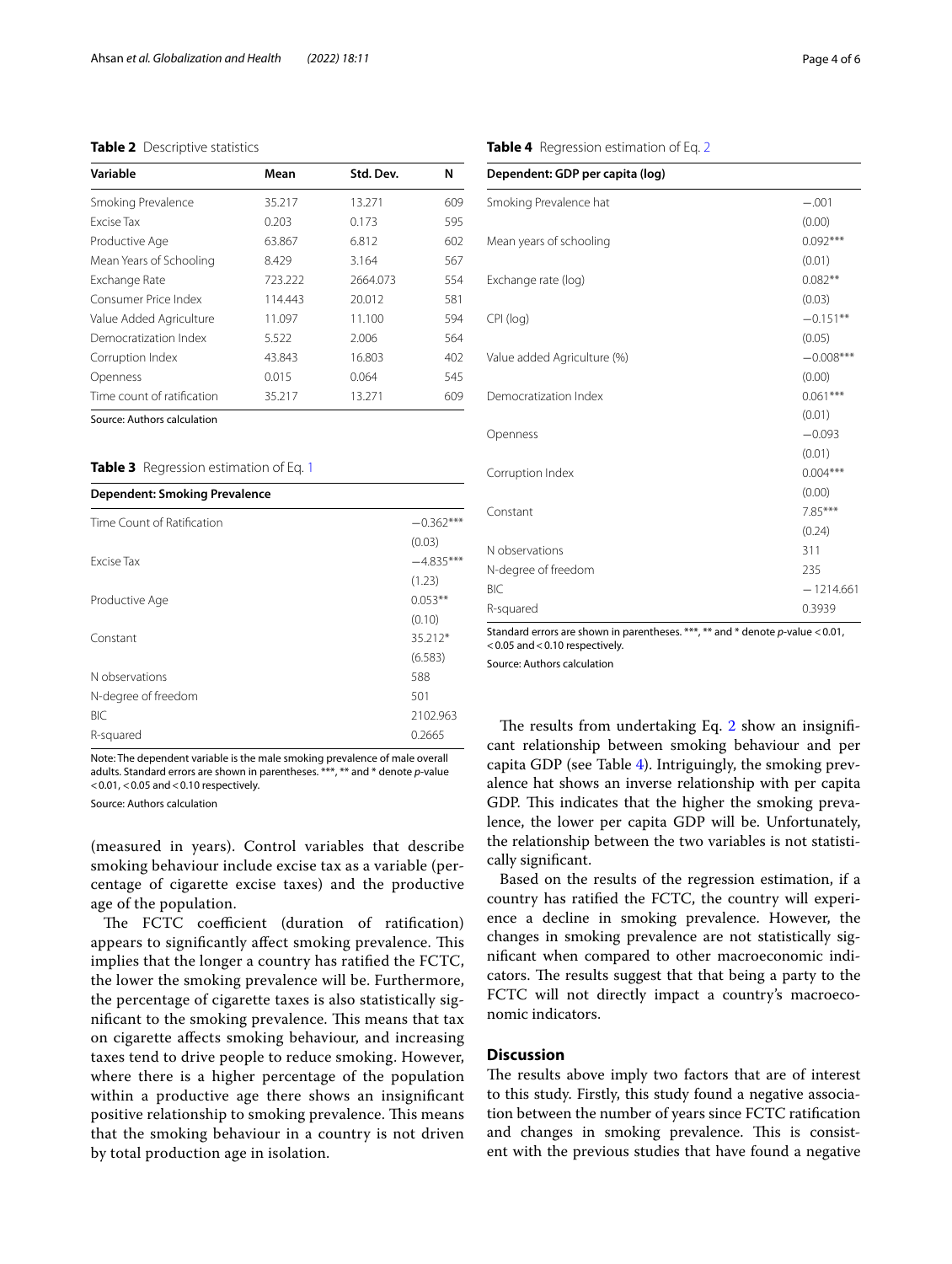association between FCTC implementation and smoking prevalence  $[11-14]$  $[11-14]$  $[11-14]$ . The negative relationships between FCTC variables and smoking prevalence reiterate the importance of FCTC ratifcation for supporting national tobacco control eforts. However, mere ratifcation of FCTC should not be the main concern for the countries. It is rather the national law adopted after FCTC that matters the most. In sum, FCTC ratifcation is highly important as the frst step and the legal basis for tobacco control measures adoption. Nevertheless, without strong law enforcement at national level, FCTC ratifcation may have no impact to the country's smoking prevalence rates.

The second key finding of the study is that changes in smoking prevalence—which is also infuenced by FCTC ratifcation—does not necessarily infuence macroeconomic indicators (in this case GDP per capita). GDP per capita is a very broad macroeconomic indicator determined by numbers of factors. This study finds that cigarette consumption, portrayed by smoking prevalence, is not a determinant of a country's GDP per capita. This fnding refutes arguments that a declining tobacco industry will negatively impact the economy. The data on tobacco industry economic contribution (i.e., through tobacco taxes, labour absorption, and tobacco farming, and even tobacco exports), primarily in major tobacco producing countries such as China, India, and Brazil, appears positive. We conclude that the magnitude of the economic contribution of the tobacco industry may be overstated, and that arguments in Indonesia that increased tobacco control will have dire economic impacts is not born out in the experiences of other countries that have ratifed the FCTC [[15\]](#page-5-12). Furthermore, we question the value of the economic contribution of the tobacco industry in light of the associated health costs due to increasing smoking related NCDs, loss of productivity, and premature deaths [[16,](#page-5-13) [17\]](#page-5-14). Negative externalities created by smoking are frequently glossed over by tobacco industry proponents. A 2015 study in the United Kingdom implies that the total direct tobacco of smoking has been approximated from £2.7 billion to £5.2 billion, that was equivalent to 5% of the total health budget [[16\]](#page-5-13). In addition, a 2006 study in China, the largest tobacco producing country, found that compared to the other cash crops, tobacco has the lowest economic rate of return as government tax revenue from the tobacco industry continues to decline [[18\]](#page-5-15).

Intuitively, it is safe to say that FCTC ratifcation (leading to declining cigarette consumption) is not necessarily related to changes in GDP per capita. The findings of this study should be taken in conjunction with others that suggest that declining smoking prevalence as the result of a more comprehensive tobacco control efort under FCTC ratifcation can reduce a country's healthcare costs. Previous studies have argued that smoking cessation is related to a signifcant reduction in healthcare costs [[19,](#page-5-16) [20\]](#page-5-17). Moreover, reducing smoking prevalence can be done at relatively low cost, resulting in long-term benefts such as decreased health spending and improved labour productivity [[21,](#page-5-18) [22](#page-5-19)]. In addition, raising tobacco taxes could prove mutually benefcial for the economy and health sector. Increasing tobacco tax rates will simultaneously increase government tax revenue and decrease tobacco-related medical costs  $[23]$ . This adds to yet more evidence for the importance of demand-side tobacco control mechanisms.

As important as demand-side control, supply-side tobacco control will also yield economic and health benefts. Controlling for tobacco supply, which accounted for in the FCTC, is important for the social welfare of groups impacted by increased tobacco control measures. As one of the main concerns that hinders Indonesia from ratifying the FCTC is the tobacco farmers and tobacco industry workers welfares, it is important for the government to recognise and address the potential negative impacts of FCTC measures on these groups. Nevertheless, Indonesia's domestic tobacco industry relies heavily on imported tobacco products, so the economic impact on farmers, in particular, may be exaggerated [\[24](#page-5-21)]. Article 17 of the FCTC specifcally mentions the need to support viable alternative economic activities for the impacted groups. If implemented in conjunction with other FCTC articles, the economic ramifcations for workers associated with the tobacco industry can be minimised.

# **Conclusions**

Investigating the potential economic impact of FCTC is important for both academic discussion and the policymaking process. The lack of academic investigation on this topic provides space negative speculation and political rhetoric against the FCTC protocol. Investigating and drawing lessons from the experiences of other countries can help policymakers to understand that ratifying the FCTC and implementing MPOWER measures will benefit tobacco control efforts and will not necessarily have a negative impact on Indonesia's macroeconomic indicators. Contrary to what supporters of the tobacco industry espouse, the FCTC is harmless for the economy.

Upon discussing the importance of controlling for tobacco demand and supply, FCTC ratifcation, which in this paper found to be one of the factors that infuences the decline in smoking prevalence, will be the important key to accelerate the tobacco demand and supply control in a country. As FCTC provides comprehensive measures on tobacco control actions, FCTC ratifcation, which this paper found to have no direct impact on the